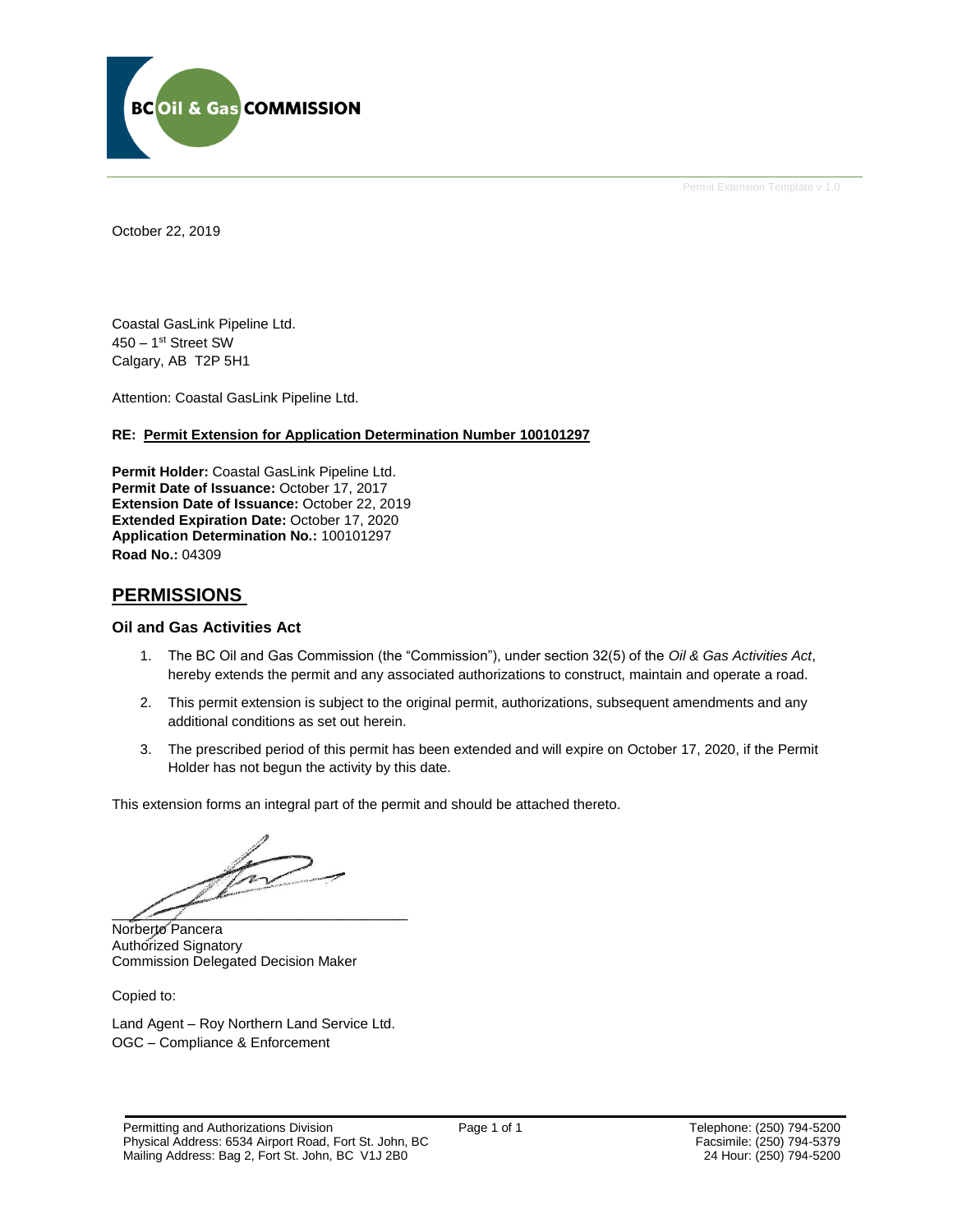

Permit Extension Template v 1.0

October 17, 2019

Coastal GasLink Pipeline Ltd. 450 – 1st Street SW Calgary, AB T2P 5H1

Attention: Coastal GasLink Pipeline Ltd.

#### **RE: Permit Extension for Application Determination Number 100101297**

**Permit Holder:** Coastal GasLink Pipeline Ltd. Permit Date of Issuance: October 17, 2017 **Extension Date of Issuance:** October 17, 2019 **Extended Expiration Date:** October 23, 2019 **Application Determination No.:** 100101297 **Road No.:** 04309

## **PERMISSIONS**

## **Oil and Gas Activities Act**

- 1. The BC Oil and Gas Commission (the "Commission"), under section 32(5) of the Oil & Gas Activities Act, hereby extends the permit and any associated authorizations to construct, maintain and operate a road.
- 2. This permit extension is subject to the original permit, authorizations, subsequent amendments and any additional conditions as set out herein.
- 3. The prescribed period of this permit has been extended and will expire on October 23, 2019 if the Permit Holder has not begun the activity by this date.

This extension forms an integral part of the permit and should be attached thereto.

\_\_\_\_\_\_\_\_\_\_\_\_\_\_\_\_\_\_\_\_\_\_\_\_\_\_\_\_\_\_\_\_\_\_\_\_\_\_ Tarilee Rauscher Authorized Signatory Commission Delegated Decision Maker

Copied to:

Land Agent – Roy Northern Land Service Ltd. OGC – Compliance & Enforcement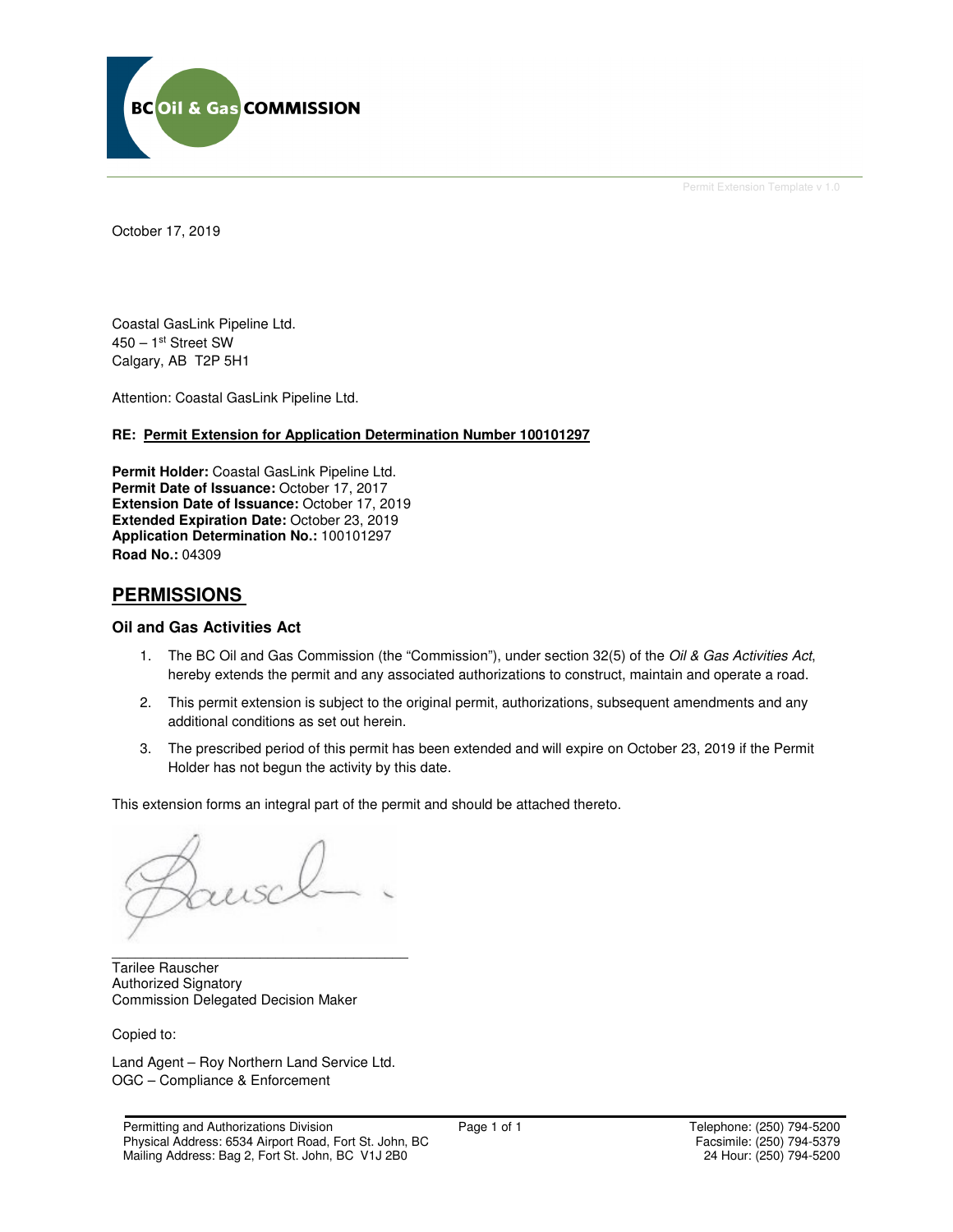

OGAA Permit Template v 3.9

October 17, 2017

Coastal GasLink Pipeline Ltd. 450 - 1st Street SW Calgary AB T2P 5H1

[Attention:](#page-2-0) Coastal GasLink Pipeline Ltd.

## **RE: Determination of Application Area Number 100101297**

**[Permit Holder:](#page-2-0)** Coastal GasLink Pipeline Ltd. **[Date of Issuance:](#page-2-0)** October 17, 2017 **[Effective Date:](#page-2-1)** October 17, 2017 **[Application Submitted Date:](#page-2-0)** February 10, 2017 **[Application Determination Number](#page-2-0)**: 100101297 **Approved Disturbance Footprint:** 0.216 ha

## **ACTIVITIES APPROVED**

**[Road Number No.:](#page-2-0) 04309 <b>[Segment No.:](https://bi.bcogc.ca/Application%20Processing/Interactive%20Reports/(BIL-041)%20AMS%20Decision%20Summary.aspx) 1** 

## **GENERAL PERMISSIONS, AUTHORIZATIONS and CONDITIONS**

## **PERMISSIONS**

## **Oil and Gas Activities Act**

- <span id="page-2-0"></span>1. The BC Oil and Gas Commission, under section 25 (1) of the *Oil and Gas Activities Act*, hereby permits the Permit Holder referenced above to carry out the following activities, indicated in the Approved Activities table above, subject to the conditions contained herein, any applicable exemptions and authorizations:
	- a) To construct, maintain and operate an oil and gas road as detailed in the Activity Details tables below.
- <span id="page-2-1"></span>2. The permissions and authorizations granted under this permit are limited to the area identified in the spatial data submitted to the Commission in the permit application as identified and dated above; herein after referred to as the 'activity area'.

## **Petroleum and Natural Gas Act**

- 3. Pursuant to section 138(1) of the *Petroleum and Natural Gas Act,* the Permit Holder is permitted to enter, occupy and use any unoccupied Crown land located within the activity area to carry out the oil and gas activities and related activities permitted, or authorized herein.
	- a) The permission to occupy and use Crown land does not entitle the Permit Holder to exclusive possession of the area.
	- b) The total disturbance within the activity area must not exceed the total approved disturbance footprint as referenced above.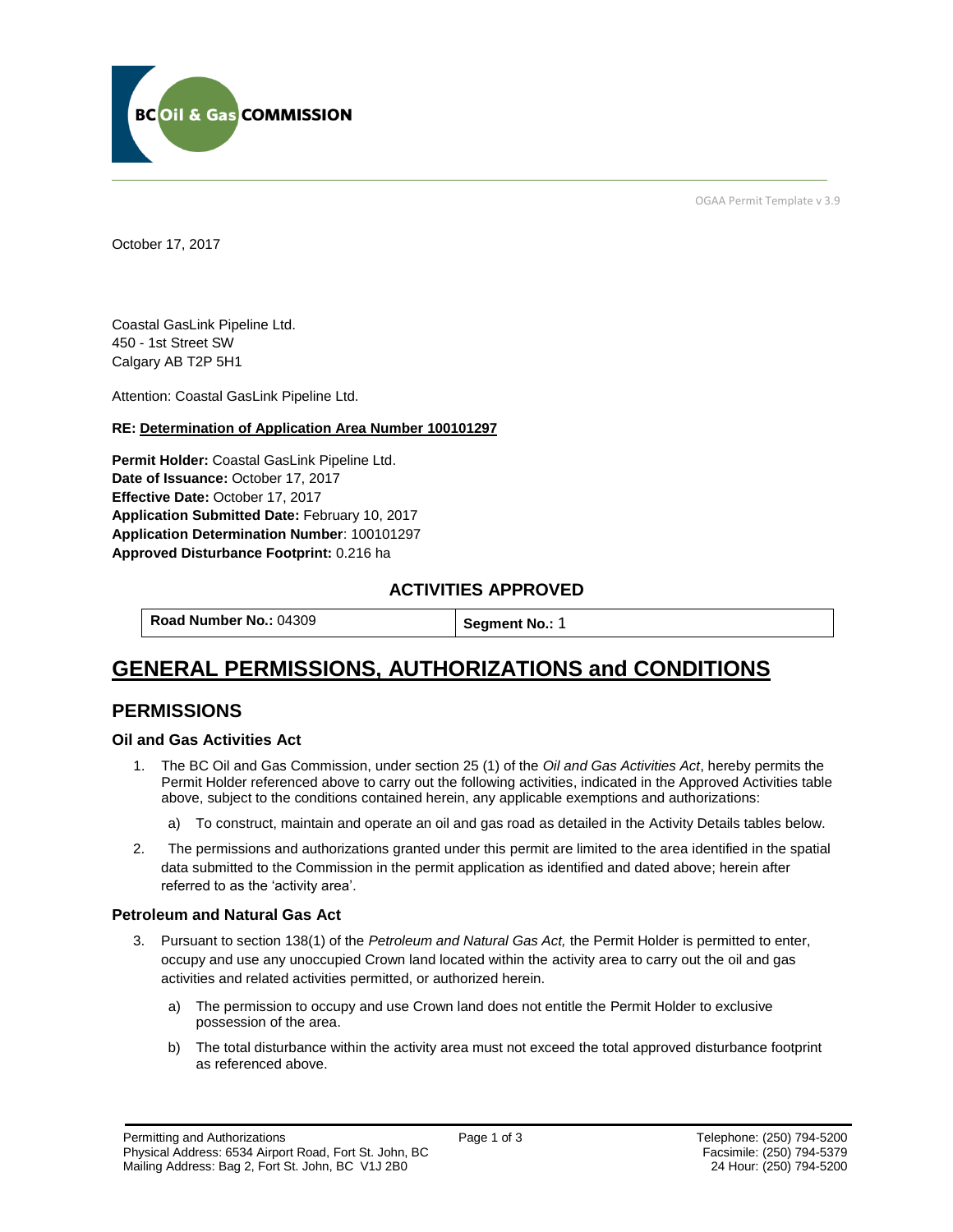## **CONDITIONS**

## **Notification**

- 4. Within 60 days of the completion of construction activities under this permit, the Permit Holder must submit to the Commission a post-construction plan as a shapefile and PDF plan accurately identifying the location of the total area actually disturbed under this permit. The shapefile and plan must be submitted via eSubmission.
- 5. At least 5 (five) working days prior to the commencement of construction, the Permit Holder must provide a notice of works to any First Nation(s) who may have Aboriginal Interests identified, as per the BC First Nations Consultative Areas Database, within the area in which the works are to occur.
- 6. The permit holder must notify Saik'uz First Nation a minimum of five (5) days prior to commencement of construction activities.
- 7. The permit holder must notify Carrier Sekani Tribal Council a minimum of five (5) days prior to commencement of construction activities.
- 8. The permit holder must notify Yekooche First Nation a minimum of five (5) days prior to commencement of construction activities.
- 9. The permit holder must notify Nadleh Whut'en First Nation a minimum of five (5) days prior to commencement of construction activities.

## **General**

- 10. The rights granted by this permit in relation to unoccupied Crown land are subject to all subsisting grants to or rights of any person made or acquired under the *Coal Act, Forest Act, Land Act, Mineral Tenure Act, Petroleum and Natural Gas Act, Range Act, Water Sustainability Act* or *Wildlife Act*, or any extension or renewal of the same.
- 11. The Permit Holder must not assign, sublicense or permit any person other than its employees, contractors or representatives to use or occupy any Crown land within the activity area, other than its employees, contractors or representatives, without the Commission's written consent.
- 12. The Permit Holder must ensure that any Crown land within the activity area is maintained in a condition so as to minimize hazards, including but not limited to hazards associated with storage of materials and equipment.
- 13. The Permit Holder must ensure that any Crown land within the activity area is maintained free of garbage, debris and unused equipment.

## **Clearing**

14. The Permit Holder is permitted to fell any trees located on Crown land within 1.5 tree lengths of the activity area that are considered to be a safety hazard according to *Workers Compensation Act* regulations and must be felled in order to eliminate the hazard. Trees or portions of these trees that can be accessed from the activity area without causing damage to standing timber may be harvested.

## **Archaeology**

- 15. An AIA report must be submitted to the Commission as soon as practicable.
- 16. If artifacts, features, materials or things protected under section 13(2) of the Heritage Conservation Act are identified the permit holder must, unless the permit holder holds a permit under section 12 of the Heritage Conservation Act issued by the Commission in respect of that artifact, feature, material or thing:
	- a) immediately cease all work in the vicinity of the artifacts, features, materials or things;
	- b) immediately notify the Commission and the Archaeology Branch of the Ministry of Forests, Lands and Natural Resource Operations
	- c) refrain from resuming work in the vicinity of the artifacts, features, materials or things except in accordance with an appropriate mitigation plan that has been prepared in accordance with the Heritage Conservation Act and approved by the Archaeology Branch of the Ministry of Forests, Lands and Natural Resource Operations.